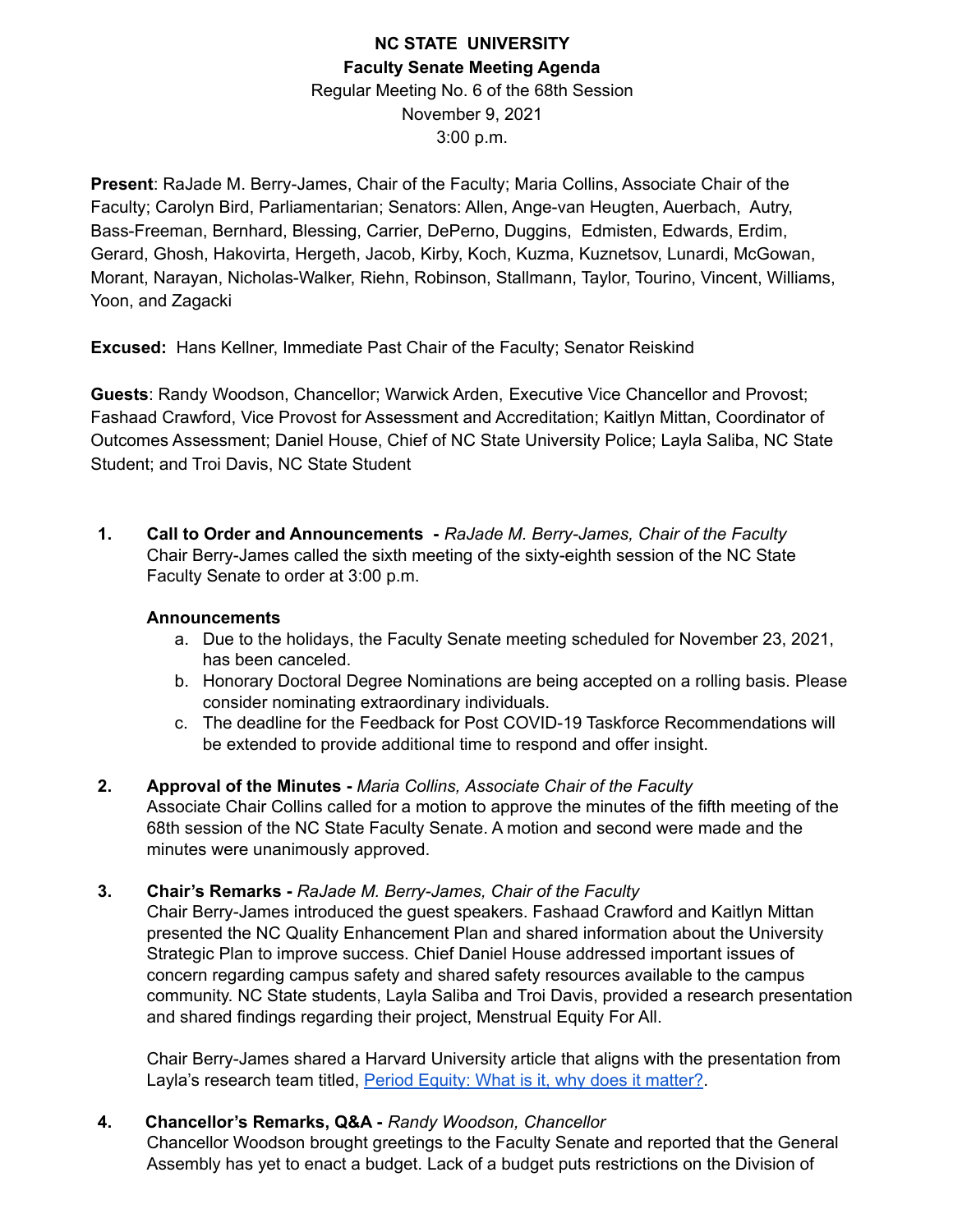Budget and Resource Management's ability to resolve some salary and equity issues on campus. He stated that if the budget passed the way it is currently drafted, it would provide a significant amount of funding to the university to address some of the backlog of R&R projects and across the board raises for all employees.

Plans for December 14th graduation are being finalized. It will be held at PNC Arena and the commencement speaker will be announced after the Board of Governors meeting later in the week.

He continued, "Next week the Board of Governors will spend three days on our campus. On Tuesday, the Board of Governors is holding their annual Board of Trustees Workshop; Trustees from all 17 campuses in the UNC System will be on campus and will go through a day-long workshop."

# **Q&A**

Senator Kuznetsov: Last year, we started the fall semester before the beginning of our contract time, which began on August 16th. This seems to disagree with our 9-month contract. Are we going to get paid for this time? In our department, we have faculty meetings, faculty evaluations, and lab moves over the summer. Could you please share some thoughts about that?

Chancellor Woodson: The change that was made during the pandemic was a reflection of the change in operations of the university with regard to the start of the semester. The faculty received the same compensation; the timing was different based on the beginning of the semester being altered due to the pandemic.

Provost Arden: That is correct. Faculty were not asked to work more days. Moreover, the Chancellor has the authority to change the start date of the semester. Chancellor Woodson worked completely within policy and within his authority as Chancellor.

# **5. Provost's Remarks, Q&A -** *Warwick Arden, Executive Vice Chancellor and Provost*

Provost Arden brought announcements from his office:

- NC State is subject to the new requirements of executive order 14042, and all covered employees of federal contractors must be fully vaccinated against COVID-19. Approximately 250 people are affected by the executive order and will be notified. The deadline has been extended to January 4, 2022.
- Overall campus vaccination rate is approximately 83%: undergraduate students and staff are both approximately 80%, graduate students are approximately 90%, and faculty are approximately 96% vaccinated. The overall positive rate is at .5%.
- The Post-COVID Innovation Task Force captured what we've learned over the last year and a half. If you have not had the opportunity to provide feedback, you may do so at go.ncsu.edu/post-covid-19. The deadline for submitting feedback is November 12th.
- The Academy of Genetics and Genomics was officially launched last week. Dr. Fred Gould, Professor of Entomology and a member of the National Academy, has been named the executive director.
- The search for Senior Vice Provost of Instructional Programs has been launched. Katharine Stewart will chair the committee and the first charge meeting will be on November 12th. Courtney Sullivan has been appointed the interim Senior Vice Provost for Instructional Programs.
- Dean Chris McGahan is chair of the College of Education search committee and Dean David Hinks is chair of the College of Veterinary Medicine search committee.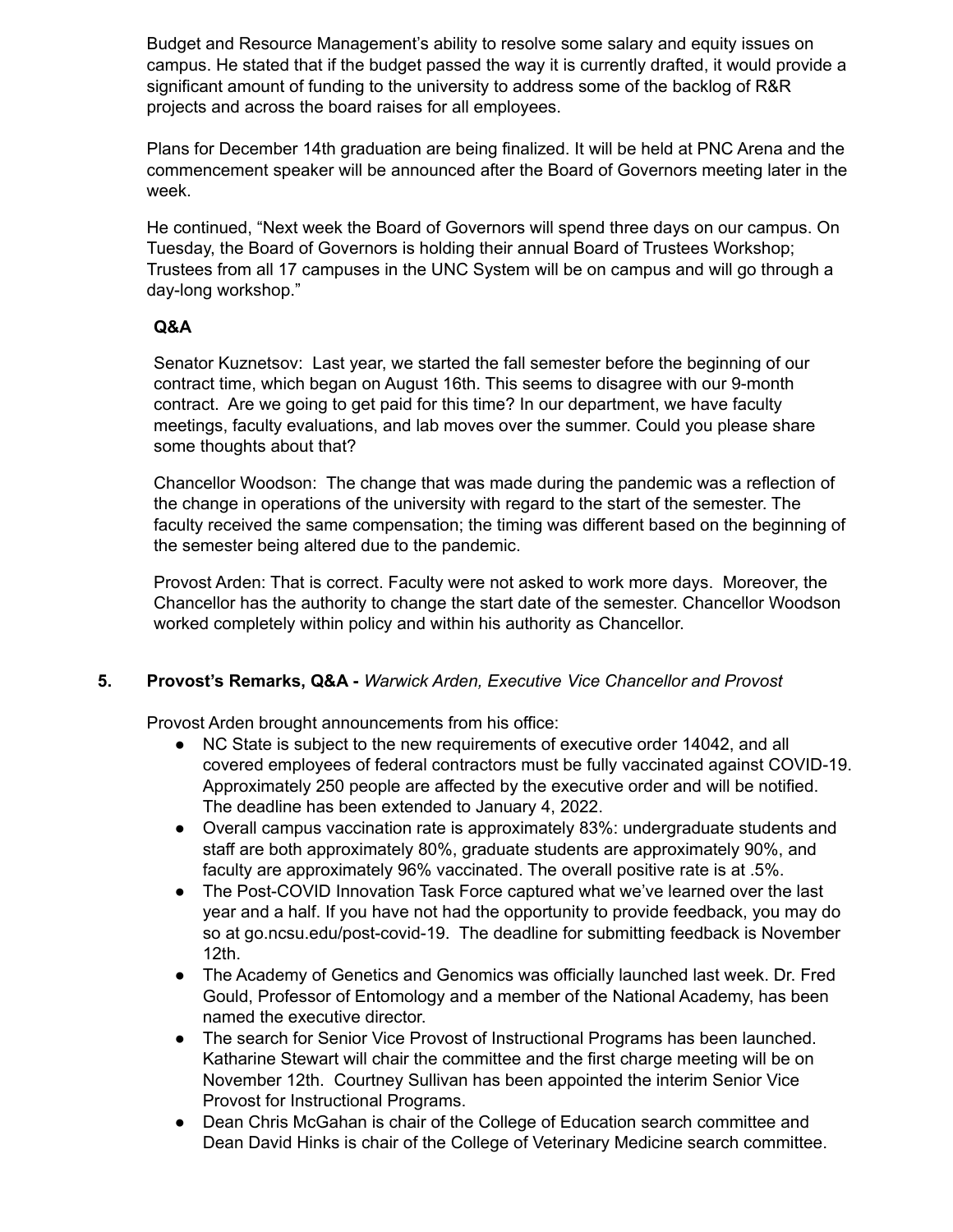### **Question and Answer**

Senator Kuznetsov: We have had faculty searches and eight tenure track faculty were hired but a vote was not conducted. Our department has a five year leadership review of the department head; regulation establishes rules for this process that appear to not be followed.

Provost Arden: With respect to your first issue, Dr. Stewart's office will thoroughly investigate it. With respect to your allegations of violation of policy, Dr. Stewart and I are reviewing the issue to ensure the policies are being followed. We are also working with the Dean as quickly as possible to make sure all things are done appropriately.

### **6. Topic: Student Success, Q&A**

a. **NC State Quality Enhancement Plan (QEP)** - *Fashaad Crawford, Vice Provost for Assessment and Accreditation and Kaitlyn Mittan, Coordinator of Outcomes Assessment*

Fashaad Crawford shared a presentation regarding the reformation process for SACSCOC and QEP.

The reaffirmation of SACSCOC will take place in 2024. The Compliance Certification is the final report demonstrating compliance with Core Requirements and Standards submitted by NCSU and will need to be submitted by August 2023. An Off-Campus Instructional Sites report will be presented in October 2023. This report shows new off-campus instructional sites established at NCSU since 2014. The Off-Site Review will occurs in fall 2023. This is a committee of peer evaluators that reviews the compliance certification and records preliminary findings about compliance. Lastly, in spring 2024, a SACS Review Team will be on campus to meet with a series of individuals around campus to validate the information in the self-study.

The Quality Enhancement Plan (QEP) reflects and affirms a commitment to enhance overall institutional quality and effectiveness by focusing on an issue that NC State considers important to enhancing student learning outcomes and/or student success. QEP is an integral component of the SACSCOC Reaffirmation of Accreditation process. The topic of QEP is identified through university's ongoing strategic planning and evaluation processes and has broad based support of institutional constituencies. QEP also includes a plan to assess overall achievement (impact).

The TH!NK model was most recently wrapped up. TH!NK had faculty and student outcomes that were intertwined. The faculty component focused on enhancing professional learning, engaging faculty, and workshops to enhance their pedagogical teaching practices to enhance students critical and creative thinking skills, as well as reflections of their environments. In theory, if we meet the outcomes for faculty, the outcomes of students should also be met. Overall, there were 11,000 students in TH!NK courses and 130 faculty members participated, representing every undergraduate-serving college on campus.

The new QEP will focus on student success, a common thread in past university-wide strategic plans. The QEP process will be conducted in two phases: the pre-proposal phase that kicked off October 27, 2021, followed by a full proposal development phase in spring 2022. QEP Information Sessions are held Friday, November 19, 2021, 11:00 -12:30 and Thursday, December 9, 2021, 10:00 - 11:30. QEP guidelines and rubric may be be found at [provost.ncsu.edu/institutional-quality/accreditation/quality-enhancement-plan/](https://provost.ncsu.edu/institutional-quality/accreditation/quality-enhancement-plan/). Any NC State group is invited to create and submit a pre-proposal. Faculty representatives are also needed on the SACSCOC Steering Committee and QEP Review Team. Faculty representatives will also be needed for the QEP Implementation Team and QEP Advisory Team after a topic has been selected.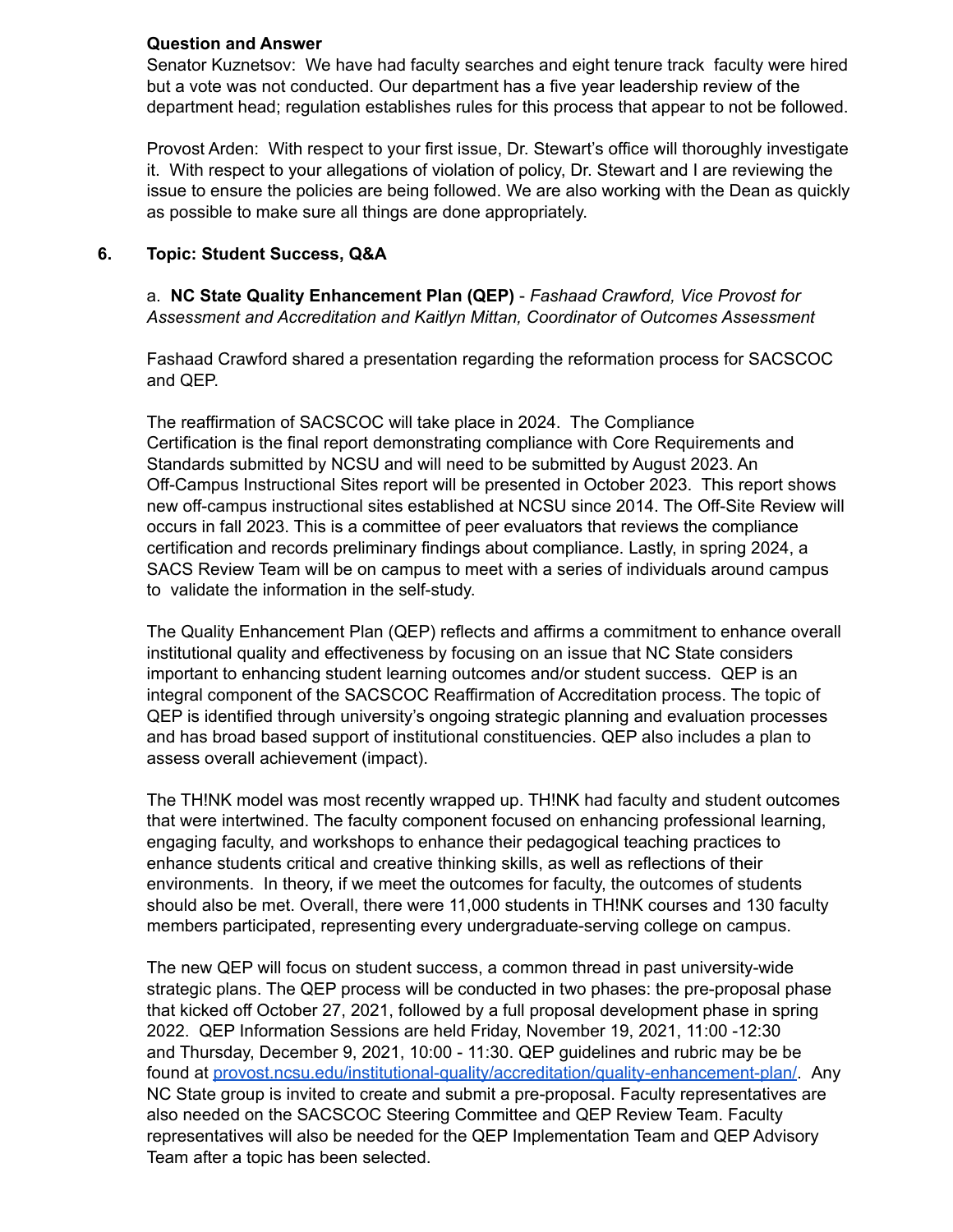## b. **Campus Safety -** Chief Daniel House, University Police

Chief House shared information with the Faculty Senate about campus safety and addressed issues of concern. He began by describing the difference between safety escorts and transportation. Safety Escort Services provide a walking escort with a police officer or contract security officer to on campus destinations for the campus community for legitimized safety concerns. Safety Escorts are not designed to be transportation.

The Transportation Escort Service was a service that the University provided through contract security vendor. The contract vendor provided a point to point transportation services late at night, 10:00 p.m. - 4:00 a.m., much like a rideshare or taxicab. This service was established through a partnership with University Housing and the police department. The police department negotiated and executed the contract with the contract vendor and University Housing paid for the service.

In 2020, COVID-19 affected the NCSU campus, causing faculty and staff to work off site and students to engage in online classes. As a result, the service was temporarily suspended. Over the past summer, the University worked to bring the transportation escort back to NC State but ran into barriers. The contract security vendor was unable to support the service due to staffing issues. In order to remain solvent, the contract security vendor was forced to increase the rates for contract security, affecting several areas: football games, the escort service, and walking security guards. In addition, the vendor was no longer interested in providing the transportation escort service.

University police have been working with University Housing, Transportation, Motor Pool, and the student body president to come up with a solution. Some of the options discussed include obtaining a vehicle at a reasonable cost through motor pool or MFMD, expanding the WolfPack pickup service, and utilizing the WolfLine application, TransLoc, for the service.

Finding staffing to provide this service has been problematic. It would take a pool of 15-20 temporary employees to make the program work and at least one full-time employee to manage the program. Funding is another issue. The existing funding for the service will most likely not be enough to fully fund this program.

# **Q&A**

Associate Chair Collins: Are there liability issues if students staff the program?

Chief House: Yes, and that's the problem we ran into before. There are a lot of things to think through if we have students to staff the program.

Associate Chair Collins: Recently, a student walking after 7pm near the McKimmon Center was assaulted by three men who had a handgun. She ran away and was fortunately not hurt. Should she have done this? Could this had been avoided if we had a transportation escort? The university has invested thousands of dollars into COVID prevention. Safety should be a number one concern for the university.

Chief House: Absolutely, if anyone fears for their safety, give the Campus Police a call. One of the concerns that students, faculty, and staff have expressed is they do not want the program to utilize police cars. That is why we are working hard to find another solution.

Senator Yoon: In terms of the budget, what is the likelihood to get enough funds from the university?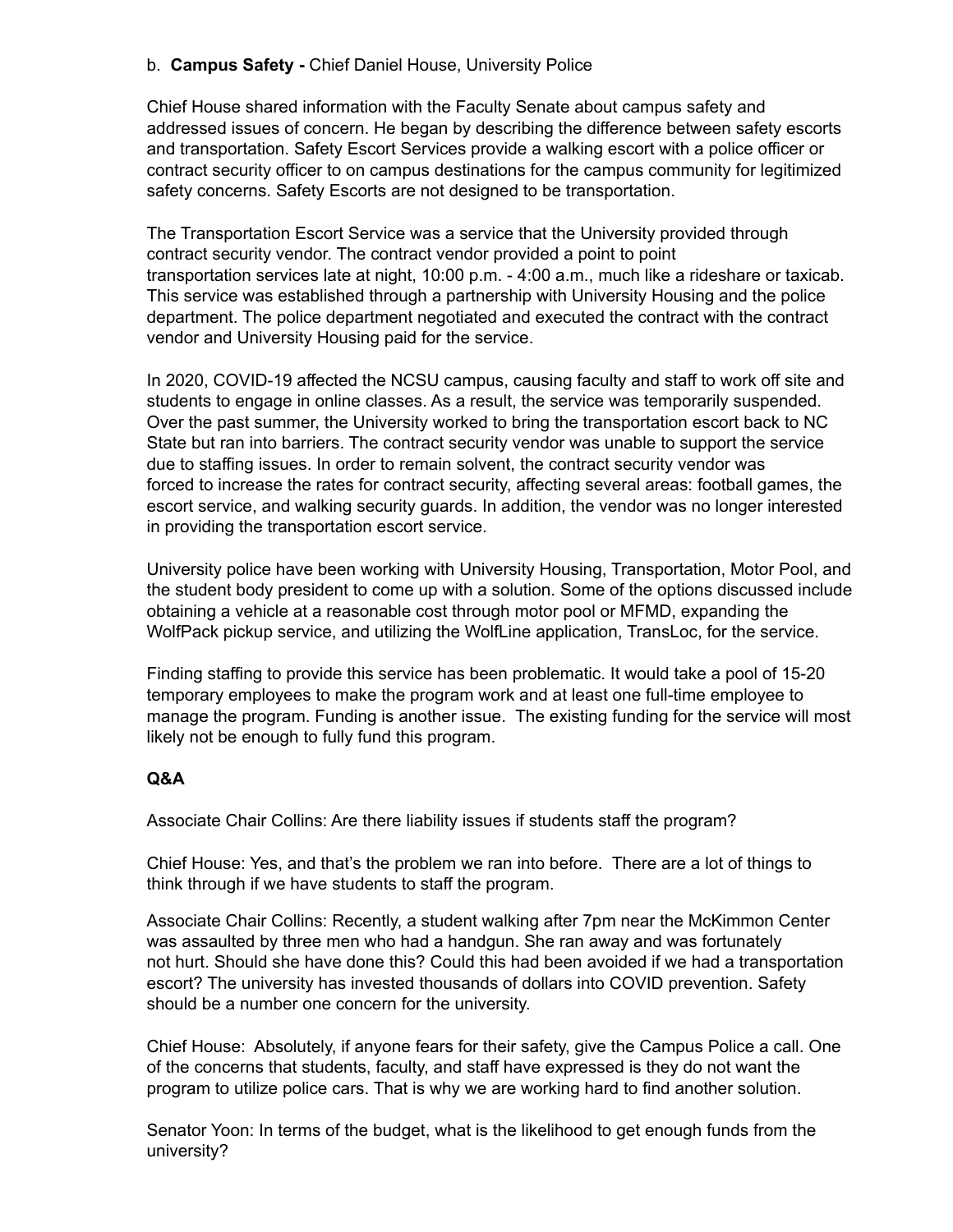Chief House: We are trying to look at different programs and may try to implement some of them. The easy solution is for us to find another company that is willing to run the program and let them manage it.

Associate Chair Collins: How long does someone typically have to wait for a safety escort late at night?

Chief House: It's usually pretty quick. It also depends on the calls for service that our department receives. When we had the contract security company it went pretty quickly. Our staff numbers are down 19% for police officers so that makes it a little difficult because we have calls for service coming in and other things that we do as well. Safety is always going to be our number one priority.

Senator Williams: Related to the incident near the McKimmon Center, there was a mugging at 10:00 in the morning, near Cup of Joe. My impression is that crimes around campus tend to occur in the wee hours. Recent incidents have occurred in earlier times of day. Is this out of the ordinary or is this just my misperception?

Chief House: No, you're 100% right that they've been more common during the day. However, for the most part, most happen after dark, but again, anytime anybody feels uncomfortable walking to their car or walking to the building next door, we're more than happy to come out and get people where they need to be.

Associate Chair Collins: Could we partner with a rideshare service so that students pay some flat fee for unlimited access? Perhaps there is a way to absorb the cost into their financial aid as transportation or a safety fee.

Chief House: Raising fees is not popular, however, we have discussed this because UNC Chapel Hill tried a similar pilot program. A rideshare company promoted the program with the university; they tried it and it just didn't stick. There are other options out there that we certainly can look at. If anyone has any other ideas we are more than willing to look into them.

Senator Yoon: As you mentioned, students can be mobilized, trained, and compensated to cover needed services to fill the gap until July, when the current contract expires. July is too far away.

Chief House: We agree. This is why we're working through it. We're trying our best to get some type of solution together, at least something that bridges the gap.

Chair Berry-James: As a point of privilege, how will you communicate the just in time service to students, faculty, staff, and others who might need this type of assistance?

Chief House: It depends on how we're going to do it. If we go with my program idea, we could communicate using the TransLoc app. That would be a different way for people to access it than the current way, which is by calling the 911 center.

Chair Berry-James: Would you also make sure that you communicate next steps going forward with the Office of Faculty Senate, so we can help you push out information?

Chief House: Absolutely.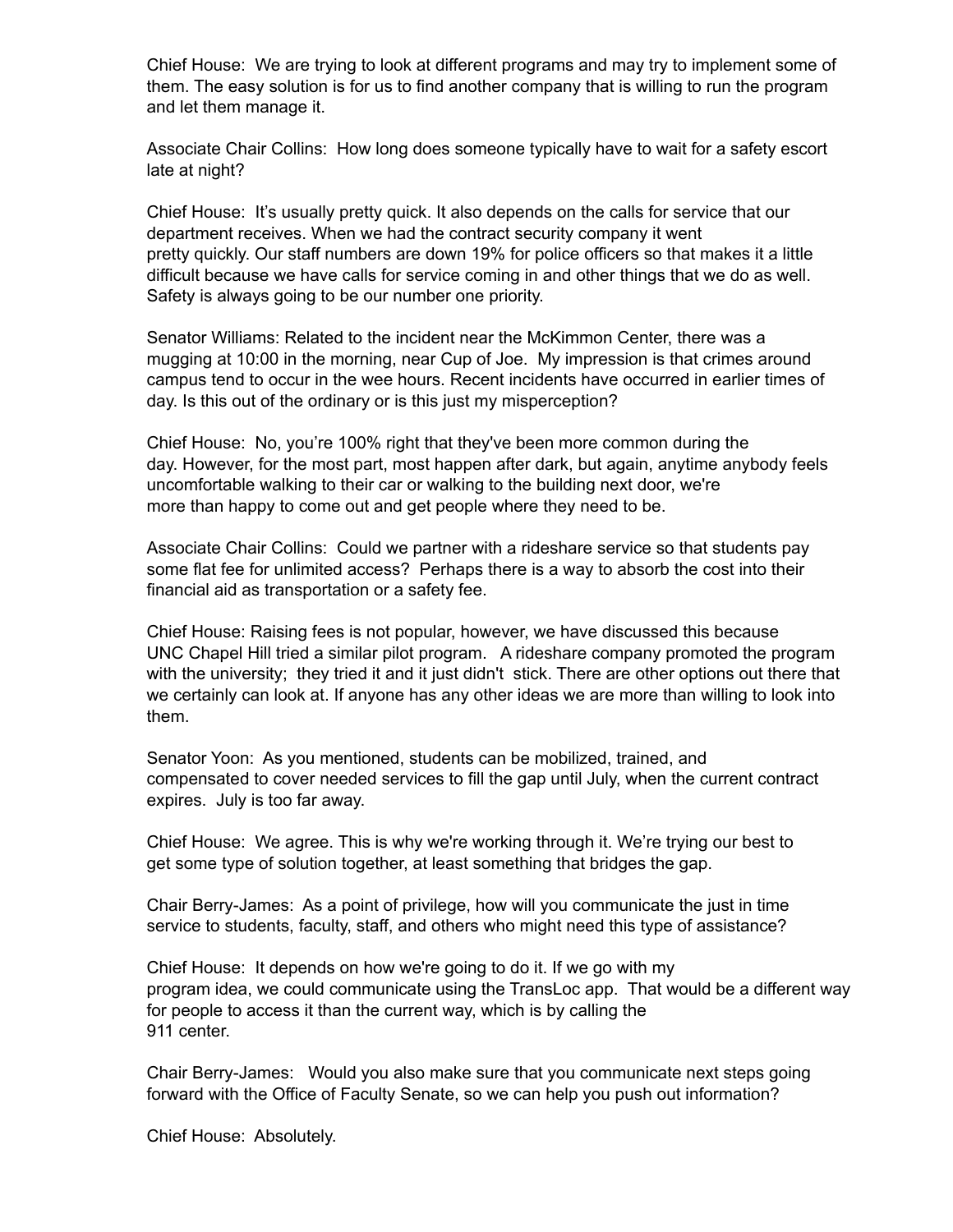Troi Davis: Might I suggest that the graduate student association president be included in these conversations as well? There are a large population of international graduate students in need of transportation.

Chief House: Absolutely.

c. **Menstrual Equity for All** - Layla Saliba and Troi Davis, NC State Students Students Layla Saliba and Troi Davis presented on the issue of menstrual equity for all and shared their research findings.

Menstrual products, such as pads and tampons, are some of the most needed, yet very rarely donated items at food banks and at homeless shelters. Additionally, menstrual products are not covered by federal assistance programs, such as WIC or SNAP, commonly known as food stamps. This creates a gap in access and it can serve as a source of financial stress. The average person with periods spend up to \$20 per month on pads, tampons, and other related supplies over a lifetime.

Research shows that there is a lack of accessible and free menstrual products on NC State's campus. Our goal is to ensure that all members of the NC State community have equal access to free menstrual products, ideally in all bathrooms.

The research focused particularly on the main campus. The main campus has the highest student use and highest student population. We created a map of where free menstrual products on campus can be found. Currently, products are only located in Witherspoon, Talley Student Center, D.H. Hill Library, and Poe Hall. Other buildings have broken machines or are out of product, or have a cost associated with them. This makes it challenging for students to access affordable menstrual products, especially if they do not have a vehicle.

Saliba shared a chart of the cost of supplying menstrual products in Talley Student Center and Witherspoon Student Center, the most heavily trafficked buildings on campus. Dispensers cost \$258 each for installation at Talley Student Center in 2018, and \$286 each at Witherspoon Student Center in 2019. Dispenser costs can range based on the type of products that are being offered; for example, it's more expensive to have a dispenser that offers both pads and tampons versus a dispenser that only offers one product. For universities, such as NC State, the cost associated is fairly minimal compared to the benefits; total costs are estimated at \$10,000 to \$20,000 to provide pads and tampons for an entire year for the NC State community.

Access to menstrual products is a necessity. Products on campus are in scattered locations, not refilled regularly, and are inaccessible. Providing menstrual products to campus helps students succeed in the classroom. Many students cited a lack of menstrual products as a reason for missing class, showing up late to class, and or for lower performance on exams.

We Bleed Red started as a student government program that advocated for student government funding of menstrual products. We Bleed Red became a registered student organization for greater freedom and the ability to apply for outside funding. A documentary was filmed about their efforts and student government legislation was passed by the student senate, advocating for free menstrual products. Senator Mayce Mattox authored a bill in support of menstrual products being sold in Talley Market.

We Bleed Red partnered with Feed The Pack and raised money to provide free menstrual products.

Saliba ended by stating, "We want menstrual products to be considered a basic need,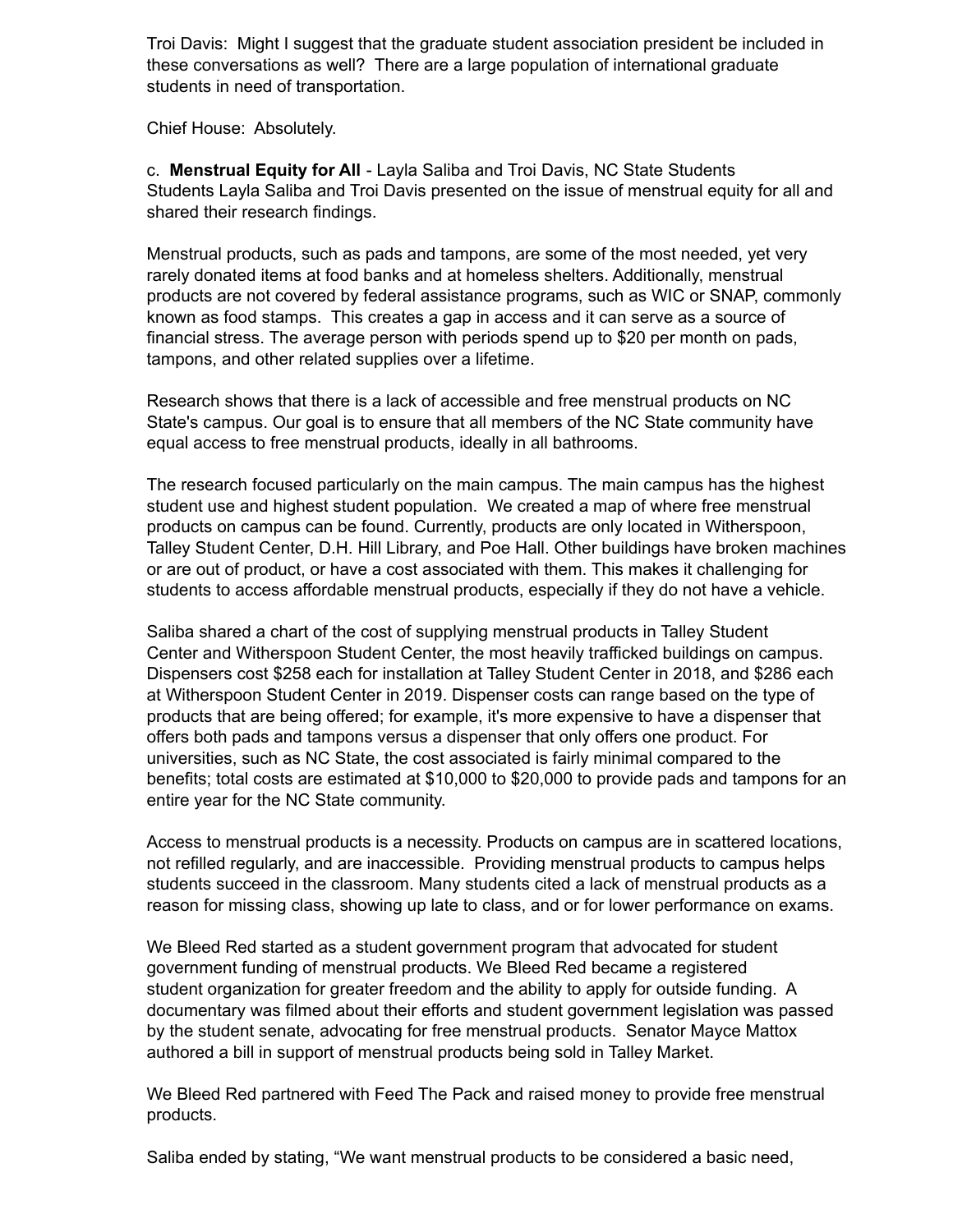just like food and housing. We would love it if you would consider putting resources for free menstrual products in your syllabus so students will see it."

#### **Question and Answer**

Senator Carrier: Thank you for this presentation. Like our clothing support for students and staff, are there donation and funding avenues?

Saliba: Yes, through our partnership with Feed The Pack. Feed The Pack provides free products that are available to everyone. If you would like to donate menstrual products to Feed The Pack, that would be fantastic.

Senator Duggins: Is there an estimated cost for adding dispensers to all restrooms on campus? I have to imagine that, compared to our budget, the cost would be relatively small.

Saliba: The cost depends on the number that are purchased and could be approximately \$5,000 to \$8,000. Once a dispenser is installed we just need to refill it with pads and tampons; so the startup cost is a little bit higher initially, but it does pay off in the long run. Also, because NC State is a large university, buying dispensers in bulk is a cheaper option.

Associate Chair Collins: Carolyn Bird mentioned that Feed The Pack is open to students, staff, and faculty.

Senator Taylor: I really feel it's something that the university should provide. It should not depend on donations from anyone. We provide toilet paper, paper towels. and unlimited masks for students for health. And we provide prophylactics. We don't need students to be in a position where they have to miss class because we don't provide them what they need. It's not a choice; it's something that they need.

Saliba: This is a conversation that I've had with the Student Government. Student fees can't be used on pads and tampons because they are considered a personal use item. According to the Board of Governors, tampons are a luxury and not a necessity, and therefore, we cannot use student fees to pay for them. Condoms are seen as a public health issue that was actually advocated for in the 1980s by AIDS activists. They worked very hard in order to get condoms funded as a public health issue and, unfortunately, that same advocacy hasn't been applied towards menstrual products.

Davis: As introduced earlier, I am the VP of the Graduate Student Association, and I work closely with the student government. I reached out to Layla and her group not too long ago to see if I could start working with them, because this is similar to the work that I did at Western Carolina University. There's a medical journal, published recently in February 2021, by the Women's Center that says that one in 10 college students cannot afford menstrual products. That may not seem like a big number, but it's actually very large, and thinking about the size of our campus, that's a lot of students that are being affected by this. I appreciate all of your support on this and I hope that you will think about it.

Senator Duggins: Thank you for the information. I'd like to encourage the Faculty Senate to encourage the administration to do a full study on cost. We should be able to make a plan on how to move forward from there. This should already be done, but since it isn't, we should get it done as soon as possible.

Senator Morant: Ultimately, the lack of provision and the board stance reek of discrimination if there's no choice in the need for or use of the products. They are not luxury items.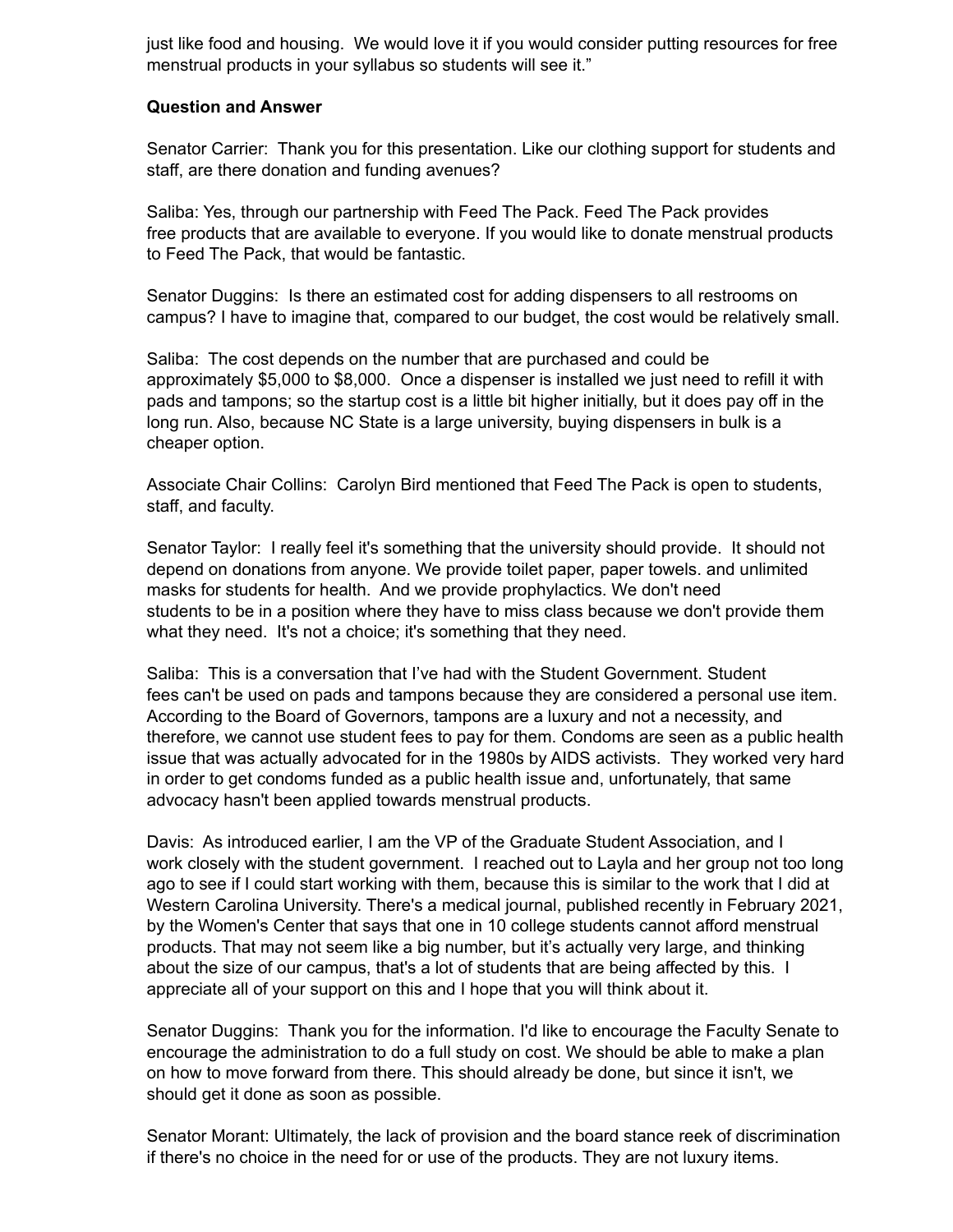Senator Ghosh: Thank you, Layla. This definitely is an important issue. I believe it is no different from providing toilet paper and so on.

Anonymous: Can we use sustainability funds to buy cups or period underwear?

Saliba: If the sustainability funds come explicitly from student fees, then we're not able to, because they will be seen as a personal use item. According to the Board of Governors, student fees cannot be used for that. I'm trying to get additional clarification from our state legislators. Troi has been really awesome with that, and as soon as I can get further clarification I'll be sure to communicate that with you. I really do appreciate the support. I've been working really hard on this, and it means a lot to me.

Senator Robinson: I'm a member of the Sustainability Council. Because reusable menstrual products can be seen as a sustainability project, I would encourage your group to look into proposing this as a project to the Sustainability Council.

Saliba: I really appreciate that, especially because the menstrual cups are expensive. The average cost is about \$30 to \$40. They definitely save you money in the long run, but the costs upfront can be a barrier towards access.

Senator Duggins: Are there financial donation avenues?

Saliba: We have a Venmo account if anyone is interested in donating. As far as the reason that Student Health gave for not working with us, essentially, they said that they were busy with the vaccine rollout and the mask policy.

Chair Berry-James: Thank you, Layla, for increasing what we know about this topic and, particularly, how it impacts NC State faculty, staff, and students. Your research really makes the point that this is an idea whose time has come.

### **7. Committee Updates**

### a. Academic Policy Committee - *Co-Chairs Lisa Bass-Freeman & Paul Williams*

Senator Williams reported that the Academic Policy Committee drafted a resolution on the issue of panopto and whether the protocol should be changed from opt out to opt in. The committee presented at the prior executive committee meeting, and the executive committee advised the Academic Policy Committee to pursue a different avenue before the issue of concern becomes a resolution. The Academic Policy Committee contacted Duane Larrick and is waiting for a response.

- b. Governance, Communications, and Recruitment Committee *Co-Chairs Megan Jacob & Barbara Kirby*
- No report.

c. Personnel Policy Committee - *Co-Chairs Jennifer Kuzma & Herle McGowan* Senator Kuzma reported that Personnel Policy Committee is currently addressing a few issues of concern: one in particular, is in respect to the issue of salary equity. Another issue of concern is related to the need to continue having a virtual option for some members to attend the Faculty Senate meetings.

d. Resources and Environment Committee - *Co-Chairs Eileen Taylor & Steven Vincent* Senator Vincent reported to the Faculty Senate that the Resources and Environment